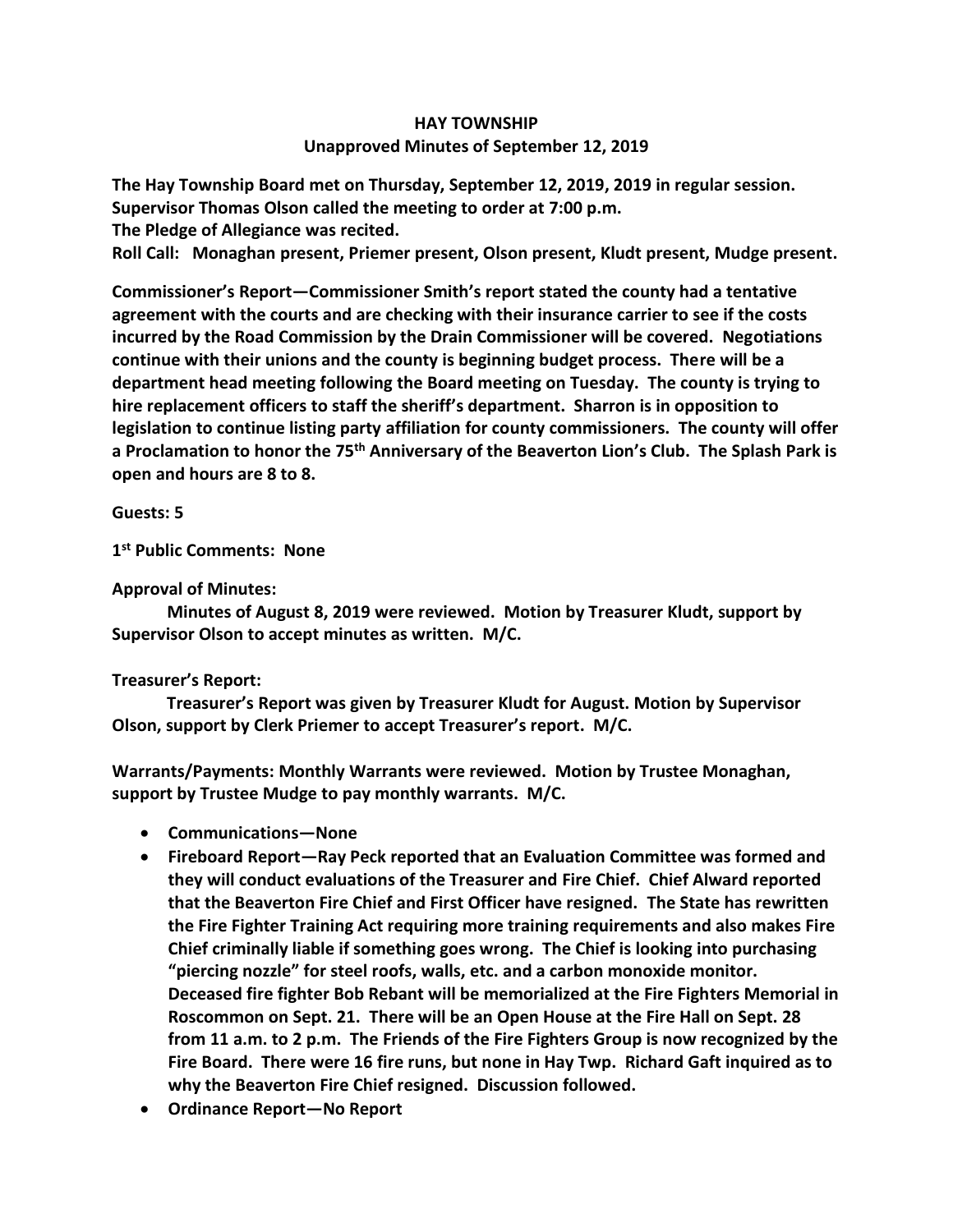- **Liquor Inspection Report: No Report**
- **Old Business—Four Lakes Task Force Update—Trustee Mudge explained an upcoming workshop in Gladwin concerning roads. Motion by Trustee Mudge, support by Trustee Monaghan to allow Treasurer Kludt to attend MTA On the Road workshop in Gladwin on Oct. 8, 2019 for the cost of \$116. M.C.**

**Trustee Mudge then proceeded to give the update on the Four Lakes Task Force. There was a meeting on Wednesday to discuss developing guidelines on how to assess properties. Next meeting will be in October. The contract between 4 Lakes and both counties have been approved. Newsletters were mailed to all property owners and there will be a meeting tomorrow to discuss insurance. Richard Gaft stated he thought the brochure was a huge waste of taxpayer money because of the way it was designed. Discussion.**

**Noise Ordinance—Supervisor Olson stated he had spoken with the Sheriff again and the Sheriff agreed to try to enforce a noise ordinance for Hay Township if we decided to have one. Treasurer Kludt stated that Clerk Priemer created a noise complaint form but we have had no new complaints since last board meeting.** 

**Mosquito Spraying—Rose Pest Solutions came to the township office and discussed their procedures. They will put together an estimate on cost for us in a week or two. The board can then decide if they want to go forward with a mosquito assessment on the ballot in 2020.**

**Tornado Siren—Supervisor Olson said he has contacted a different surveyor for the property in Wooden Shoe where siren will be placed. Discussion.**

• **New Business—Grant Application Resolution #7; Clerk Priemer stated the Michigan Township Participating Plan Risk Grant Program requests a board resolution as part of their application. Motion by Clerk Priemer, support by Supervisor Olson to request \$2500 in grant monies from the Michigan Township Participating Plan Risk Reduction Grant Program to help defray the costs of acquiring a township generator. Roll Call Vote: Monaghan yes, Priemer Yes, Olson Yes, Kludt yes, Mudge yes. M.C. Tire Removal—Supervisor Olson described the problems on Andy's Lane concerning the dumping of tires. Larry Thorington suggested the supervisor contact Gladwin Tire about picking up the tires. Motion by Trustee Monaghan, support by Supervisor Olson to approve paying for the one-time removal of tires by dumpster on Andy's Lane. M.C.**

**Signs for Dumpster—Supervisor Olson stated he wanted to get a sign made to put on the dumpster where the tires and other construction materials were being illegally disposed of. It was agreed that Supervisor Olson would speak to the residents at that location to try to determine who might be doing the illegal dumping. Discussion. Motion by Trustee Monaghan, support by Clerk Priemer to approve purchasing a sign for the dumpster on Andy's Lane. M.C.**

• **Public Comments: Wanda Raymer stated we were discussing the noise ordinance at the wrong time of the year and that it should be in the spring. Also stated that Secord and others already had a noise ordinance. Wanda also explained the reason Matt Fruchey resigned as Beaverton Fire Chief and that a new person hired will have**